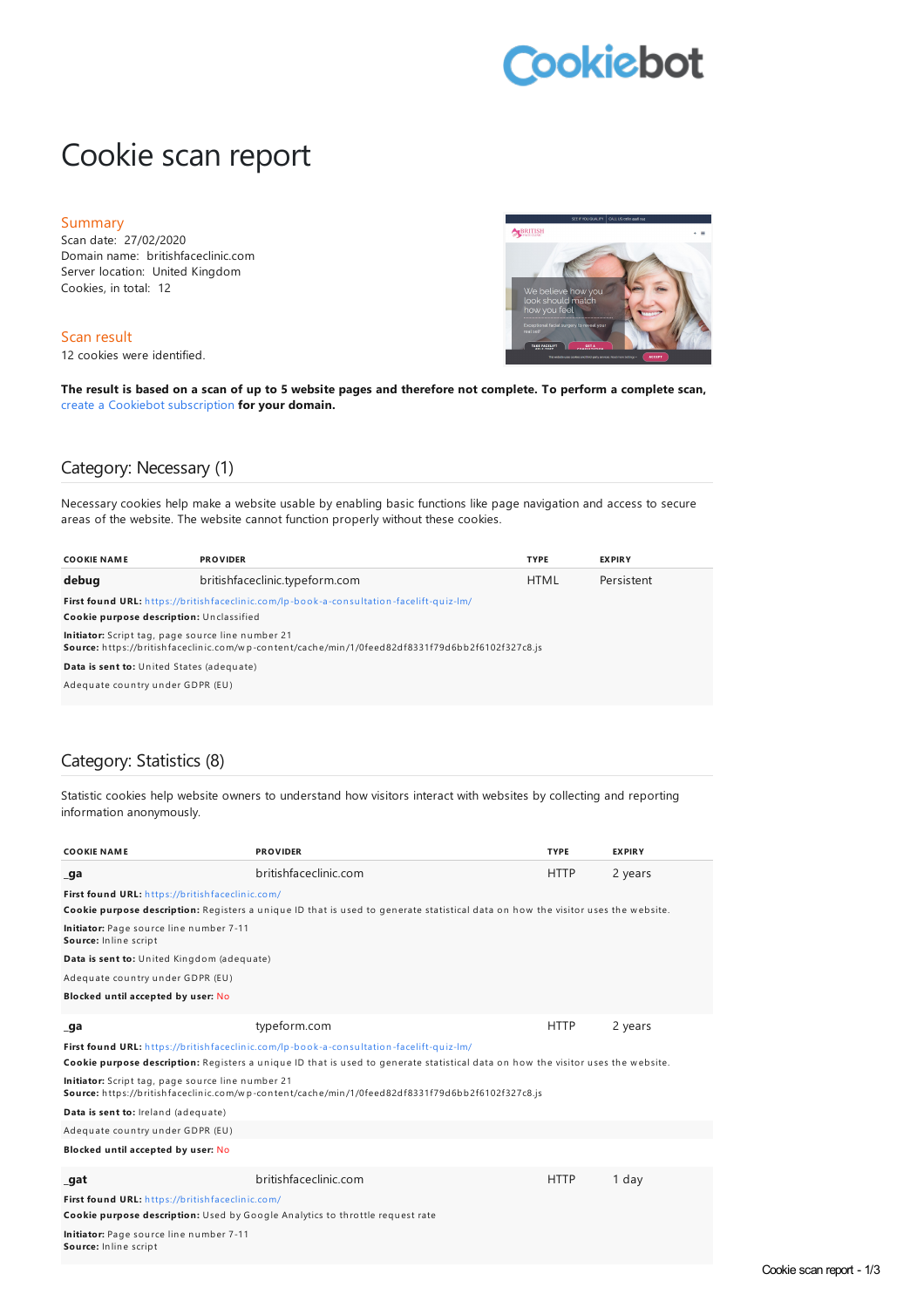| <b>Data is sent to:</b> United Kingdom (adequate)                                                                        |                                                                                                                                                                                                                                                                                                                                                                           |             |            |
|--------------------------------------------------------------------------------------------------------------------------|---------------------------------------------------------------------------------------------------------------------------------------------------------------------------------------------------------------------------------------------------------------------------------------------------------------------------------------------------------------------------|-------------|------------|
| Adequate country under GDPR (EU)                                                                                         |                                                                                                                                                                                                                                                                                                                                                                           |             |            |
| Blocked until accepted by user: No                                                                                       |                                                                                                                                                                                                                                                                                                                                                                           |             |            |
| _gat                                                                                                                     | typeform.com                                                                                                                                                                                                                                                                                                                                                              | <b>HTTP</b> | 1 day      |
|                                                                                                                          | First found URL: https://britishfaceclinic.com/lp-book-a-consultation-facelift-quiz-lm/                                                                                                                                                                                                                                                                                   |             |            |
| Cookie purpose description: Used by Google Analytics to throttle request rate                                            |                                                                                                                                                                                                                                                                                                                                                                           |             |            |
| Initiator: Script tag, page source line number 21                                                                        | Source: https://britishfaceclinic.com/wp-content/cache/min/1/0feed82df8331f79d6bb2f6102f327c8.js                                                                                                                                                                                                                                                                          |             |            |
| Data is sent to: Ireland (adequate)                                                                                      |                                                                                                                                                                                                                                                                                                                                                                           |             |            |
| Adequate country under GDPR (EU)                                                                                         |                                                                                                                                                                                                                                                                                                                                                                           |             |            |
| Blocked until accepted by user: No                                                                                       |                                                                                                                                                                                                                                                                                                                                                                           |             |            |
| _gid                                                                                                                     | britishfaceclinic.com                                                                                                                                                                                                                                                                                                                                                     | <b>HTTP</b> | 1 day      |
| First found URL: https://britishfaceclinic.com/                                                                          |                                                                                                                                                                                                                                                                                                                                                                           |             |            |
|                                                                                                                          | Cookie purpose description: Registers a unique ID that is used to generate statistical data on how the visitor uses the website.                                                                                                                                                                                                                                          |             |            |
| Initiator: Page source line number 7-11<br>Source: Inline script                                                         |                                                                                                                                                                                                                                                                                                                                                                           |             |            |
| Data is sent to: United Kingdom (adequate)                                                                               |                                                                                                                                                                                                                                                                                                                                                                           |             |            |
| Adequate country under GDPR (EU)                                                                                         |                                                                                                                                                                                                                                                                                                                                                                           |             |            |
| Blocked until accepted by user: No                                                                                       |                                                                                                                                                                                                                                                                                                                                                                           |             |            |
| _gid                                                                                                                     | typeform.com                                                                                                                                                                                                                                                                                                                                                              | <b>HTTP</b> | 1 day      |
|                                                                                                                          | First found URL: https://britishfaceclinic.com/lp-book-a-consultation-facelift-quiz-lm/                                                                                                                                                                                                                                                                                   |             |            |
| Initiator: Script tag, page source line number 21                                                                        | Cookie purpose description: Registers a unique ID that is used to generate statistical data on how the visitor uses the website.                                                                                                                                                                                                                                          |             |            |
|                                                                                                                          | Source: https://britishfaceclinic.com/wp-content/cache/min/1/0feed82df8331f79d6bb2f6102f327c8.js                                                                                                                                                                                                                                                                          |             |            |
| Data is sent to: Ireland (adequate)                                                                                      |                                                                                                                                                                                                                                                                                                                                                                           |             |            |
| Adequate country under GDPR (EU)                                                                                         |                                                                                                                                                                                                                                                                                                                                                                           |             |            |
| Blocked until accepted by user: No                                                                                       |                                                                                                                                                                                                                                                                                                                                                                           |             |            |
| ajs_anonymous_id                                                                                                         | britishfaceclinic.typeform.com                                                                                                                                                                                                                                                                                                                                            | <b>HTML</b> | Persistent |
|                                                                                                                          | First found URL: https://britishfaceclinic.com/lp-book-a-consultation-facelift-quiz-lm/                                                                                                                                                                                                                                                                                   |             |            |
| by assigning the visitor an ID, so the visitor does not get registered twice.                                            | Cookie purpose description: This cookie is used to count how many times a website has been visited by different visitors - this is done                                                                                                                                                                                                                                   |             |            |
| Initiator: Script tag, page source line number 21                                                                        | Source: https://britishfaceclinic.com/wp-content/cache/min/1/0feed82df8331f79d6bb2f6102f327c8.js                                                                                                                                                                                                                                                                          |             |            |
| <b>Data is sent to:</b> United States (adequate)                                                                         |                                                                                                                                                                                                                                                                                                                                                                           |             |            |
| Adequate country under GDPR (EU)                                                                                         |                                                                                                                                                                                                                                                                                                                                                                           |             |            |
| Blocked until accepted by user: No                                                                                       |                                                                                                                                                                                                                                                                                                                                                                           |             |            |
| collect                                                                                                                  | google-analytics.com                                                                                                                                                                                                                                                                                                                                                      | Pixel       | Session    |
| First found URL: https://britishfaceclinic.com/                                                                          |                                                                                                                                                                                                                                                                                                                                                                           |             |            |
| devices and marketing channels.                                                                                          | Cookie purpose description: Used to send data to Google Analytics about the visitor's device and behavior. Tracks the visitor across                                                                                                                                                                                                                                      |             |            |
| Initiator: Inline script, page source line number 7-11<br>36542447-1_gid=2023988205.1582806393_r=1gtm=2ou2j0z=1508140054 | Source: https://www.google-analytics.com/r/collect?v=1_v=j81a=524070960t=pageview_s=1dl=https%3A%2F%2Fbritishfaceclinic.com<br>%2Ful=en-usde=UTF-8dt=Deep%20Plane%20Facelift%20%7C%20Rhinoplasty%20%7C%20British%20Face%20Clinic%20%7C%20Mrinal%<br>20Supriyasd=24-bitsr=1024x768vp=1000x741je=0_u=IEBAAUAB~jid=2108324385gjid=839783841cid=1887080144.1582806393tid=UA-1 |             |            |
| Data is sent to: United States (adequate)                                                                                |                                                                                                                                                                                                                                                                                                                                                                           |             |            |
| Adequate country under GDPR (EU)                                                                                         |                                                                                                                                                                                                                                                                                                                                                                           |             |            |

**Blocked until accepted by user:** No

### Category: Marketing (3)

Marketing cookies are used to track visitors across websites. The intention is to display ads that are relevant and engaging for the individual user and thereby more valuable for publishers and third party advertisers.

| <b>COOKIE NAME</b>                                                                      | <b>PROVIDER</b>                                                                                                                                 | <b>TYPE</b> | <b>EXPIRY</b> |
|-----------------------------------------------------------------------------------------|-------------------------------------------------------------------------------------------------------------------------------------------------|-------------|---------------|
| tld                                                                                     | typeform.com                                                                                                                                    | <b>HTTP</b> | Session       |
| First found URL: https://britishfaceclinic.com/lp-book-a-consultation-facelift-quiz-lm/ |                                                                                                                                                 |             |               |
| 's preferences.                                                                         | <b>Cookie purpose description:</b> Used to track visitors on multiple websites, in order to present relevant advertisement based on the visitor |             |               |
| Initiator: Script tag, page source line number 21                                       | Source: https://britishfaceclinic.com/wp-content/cache/min/1/0feed82df8331f79d6bb2f6102f327c8.js                                                |             |               |
| Data is sent to: Ireland (adequate)                                                     |                                                                                                                                                 |             |               |
| Adequate country under GDPR (EU)                                                        |                                                                                                                                                 |             |               |
| Blocked until accepted by user: No                                                      |                                                                                                                                                 |             |               |